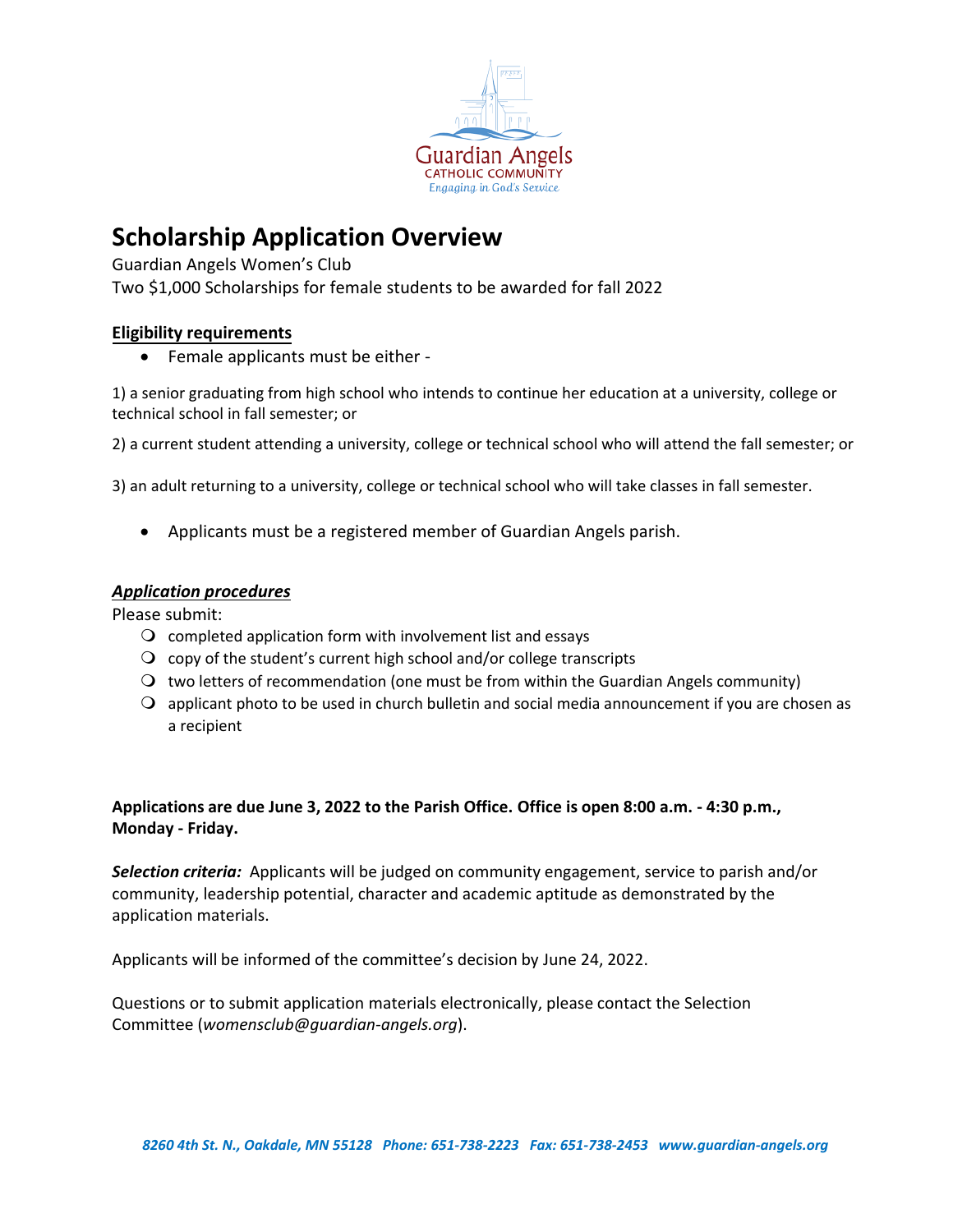# **Scholarship Application**

Guardian Angels Women's Club

To be completed by the applicant (please print). Submit to the Parish Office.

| <b>First Name</b>                                                                                  |                                | Middle Initial |              | Last Name                           |                                |
|----------------------------------------------------------------------------------------------------|--------------------------------|----------------|--------------|-------------------------------------|--------------------------------|
| Applicant Address: ______________________                                                          |                                |                |              |                                     |                                |
| <b>Street</b>                                                                                      | City                           |                |              | State                               | Zip                            |
|                                                                                                    |                                |                |              |                                     |                                |
|                                                                                                    |                                |                |              |                                     |                                |
| Award Notification: Prefer $\Box$ txt $\Box$ call $\Box$ email                                     |                                |                |              |                                     |                                |
| $\Box$ current high school senior                                                                  | $\Box$ current college student |                |              |                                     | $\Box$ returning adult student |
| What schools have you applied to (or attend)?                                                      |                                |                |              | Have you been accepted (or attend)? |                                |
|                                                                                                    |                                | $\Box$ yes     | $\square$ no |                                     | $\Box$ waiting to hear back    |
|                                                                                                    |                                | $\Box$ yes     | $\square$ no |                                     | $\Box$ waiting to hear back    |
|                                                                                                    |                                | $\Box$ yes     | $\Box$ no    |                                     | $\Box$ waiting to hear back    |
| graduation. Please attach or email a photo that could be used as well.                             |                                |                |              | $\Box$ Photo                        |                                |
| Parent(s) or Guardian(s) contact information (for verification of parish membership if applicable) |                                |                |              |                                     |                                |
|                                                                                                    |                                |                |              |                                     |                                |
| Street                                                                                             | City                           |                |              | <b>State</b>                        | Zip                            |
|                                                                                                    |                                |                |              |                                     |                                |
|                                                                                                    |                                |                |              |                                     |                                |
|                                                                                                    |                                |                |              |                                     |                                |

*8260 4th St. N., Oakdale, MN 55128 Phone: 651-738-2223 Fax: 651-738-2453 www.guardian-angels.org*